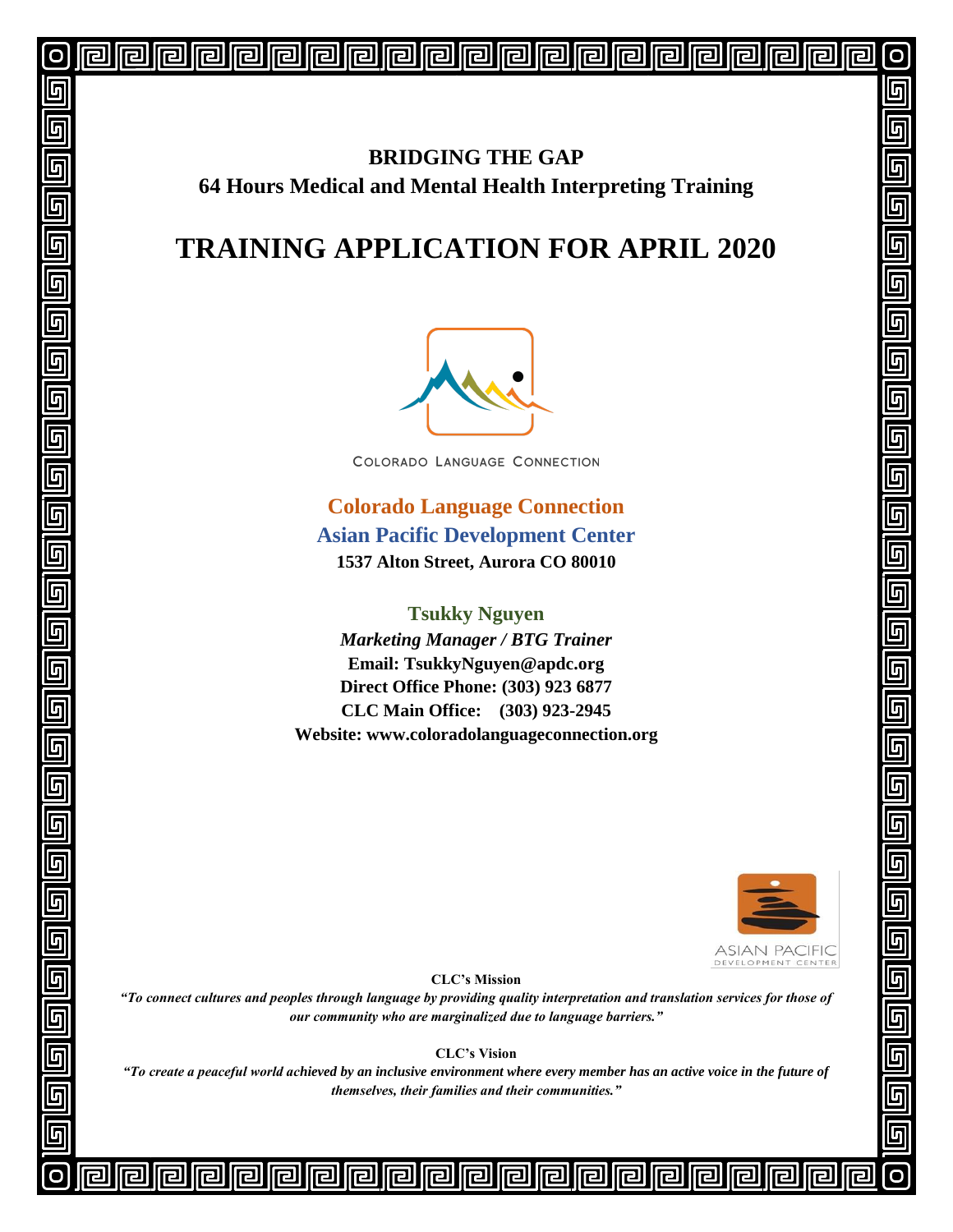#### 囘 旧 问

#### *Bridging the Gap*

*64 hours Medical and Mental Health Interpreting Training*

ត

 $\overline{\mathbb{G}}$ 

 $\overline{\mathbb{G}}$ 

一<br>回<br>回

 $\overline{\mathbb{G}}$ 

 $\overline{\mathbb{G}}$ 

 $\overline{\mathbb{G}}$ 

 $\overline{\mathbf{g}}$ 

 $\overline{\mathsf{G}}$ 

回<br>回

 $\overline{\overline{\mathsf{g}}}$ 

一<br>回

 $\equiv$ 

 $\overline{\mathbf{g}}$ 

一<br>回<br>回

 $\overline{\mathsf{q}}$ 

 $\overline{\mathsf{G}}$ 

<u>G</u>

*Colorado Language Connection/Asian Pacific Development Center is licensed as a BTG Training agency by the Cross Cultural Health Care Program, a nationally known training program.*

# **Admission Requirements:**

## **Minimum age and education:**

 Participants must be 18 or older and have a high school degree or the equivalent. Proof of high school graduation or GED, etc. is required.

## **Proof of language proficiency:**

Participants must be bilingual in English and at least one other language, and proof of proficiency in both languages is required to enroll in the class. Proof of proficiency can be copies of any one of the following documents:

- High school diploma or equivalent, or university/college degree from a school using the assessed language(s)
- 5 or more years of verified professional experience working in the language(s) being assessed
	- State or federal court interpreter certification
- Oral language exam results with scores equivalent to ACTFL Advanced Mid-level or ILR Level 2

 If applicants do not have any prior proof of language proficiency, the registration process will include a speaking and listening assessment conducted over the phone. These are scheduled through ALTA Language Services on a weekday at a time that is convenient for the applicant. Once a language assessment is scheduled, the applicant will receive a phone number to call and instructions to begin the assessment, which is approximately 20-25 minutes long. The maximum possible score is 12; a 9 or higher is required for admission.

### **If applicants do not have any prior proof of language proficiency:**

同

问

Г2 I

 The registration process will include a speaking and listening assessment conducted over the phone.

 The testing is provided through ALTA Language Services and administered at Colorado Language Connection's office on a weekday (10:00am – 6:00pm) that is convenient for the applicant. *If you live outside the Denver area and need to take the language proficiency assessment please email Tsukky Nguyen at tsukkynguyen@apdc.org to arrange the test.*

#### For cancellation:

<u>الكاركار</u>

Cancellation made 72 hours after registration date, \$150 deposit will not be refundable.

囘

**Iral** 

lal

17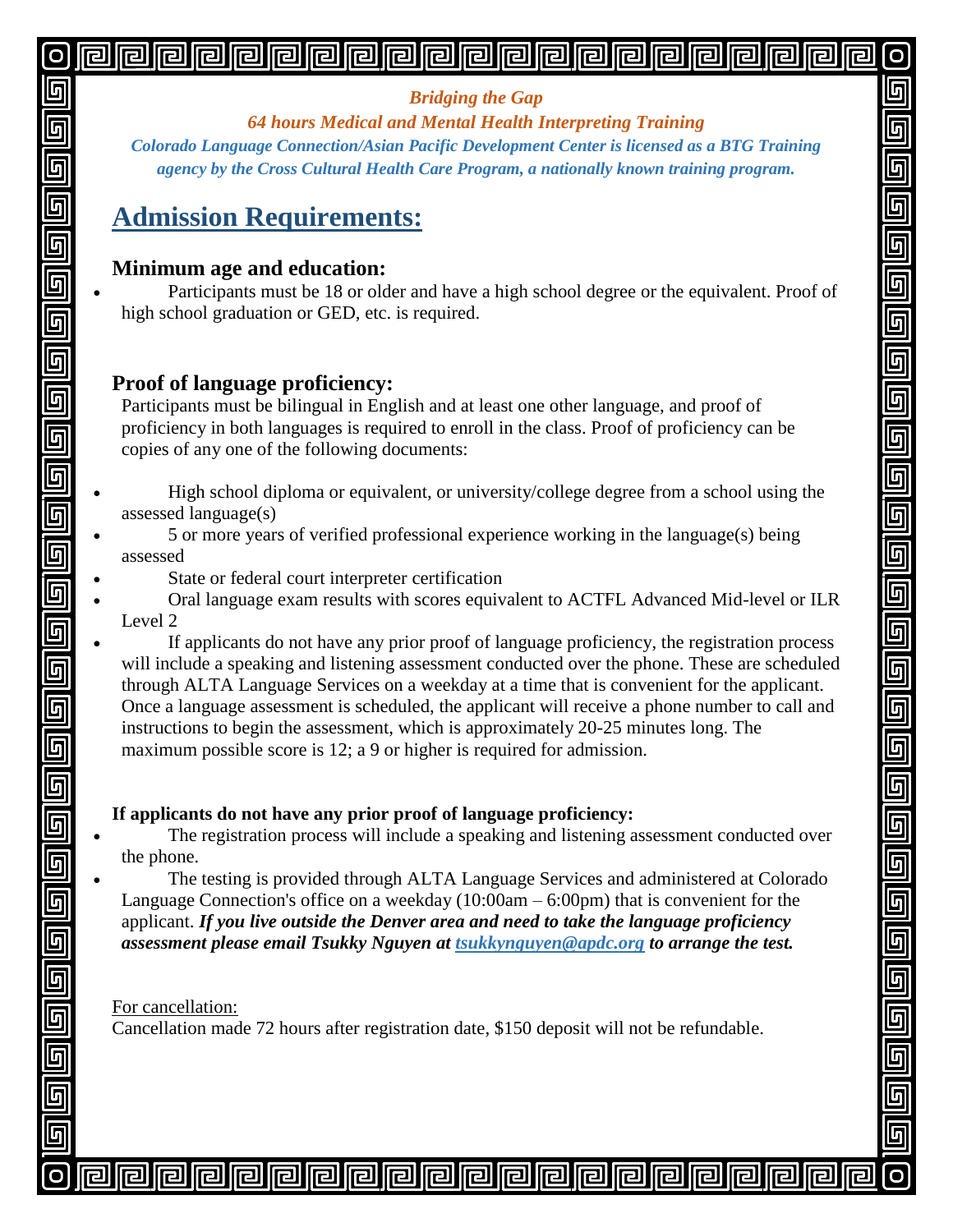#### 囘 旧 旧 Iral <u>||2|</u>

#### *Bridging the Gap 64 hours Medical and Mental Health Interpreting Training*

**Course Fee: \$725.00 (Deadline to apply : 3/31/2020)**

**SCHEDULE:** (Participants must be present for full 64 hours to receive certificate of completion)

**(64 hours in total) Deadline to apply: 3/31/2020 791 Chambers Road**

*APRIL:* **Course Fee: \$725.00 LOCATION FOR FIRST DAY TRAINING:**

 $\overline{\mathsf{h}}$ 

 $\overline{\mathsf{g}}$ 

 $\overline{\mathsf{G}}$ 

 $\blacksquare$ 

5

5

 **Aurora, CO 80011**

**4/3** : 2PM - 6PM

**4/4** : 9AM - 6PM (1 hour of lunch)

**4/5** : 9AM - 1PM

**4/11, 4/12** : 9AM - 6PM (1 hour of lunch)

**4/18, 4/19, 4/25** : 9AM - 6PM

(1 hour of lunch)

**4/26** : 9AM - 6PM (1 hour of lunch)

#### **NOTES:**

<u>الكاركار</u>

- **To receive your successful completion training certification, you MUST be present for all 64 hours of the training.**
- **Non-refundable deposit of \$150 is due at time of application admission. If participant is not able to provide proof of language proficiency or pass the language proficiency test with a minimum score of 9, they will not be able to participate in the training. In this case, the deposit is NOT refundable.**
- **A final test will be given on the last day of training. The course fee includes up to two chances to pass the exam. If you do not pass the first time, you have one more opportunity to take the test (there are two versions of the tests). This exam CANNOT be made up at a different time other than the exam day.**
- **Refreshments and snacks will be provided, however, lunch will be on your own.**

**Trainer**: *Tsukky Nguyen* **Email**: TsukkyNguyen@apdc.org **Direct Office Phone**: (303) 923 6877 **CLC Main Office**: (303) 923-2945

囘

同

囘

Iral

同

lral

17

**IFI** 

ſr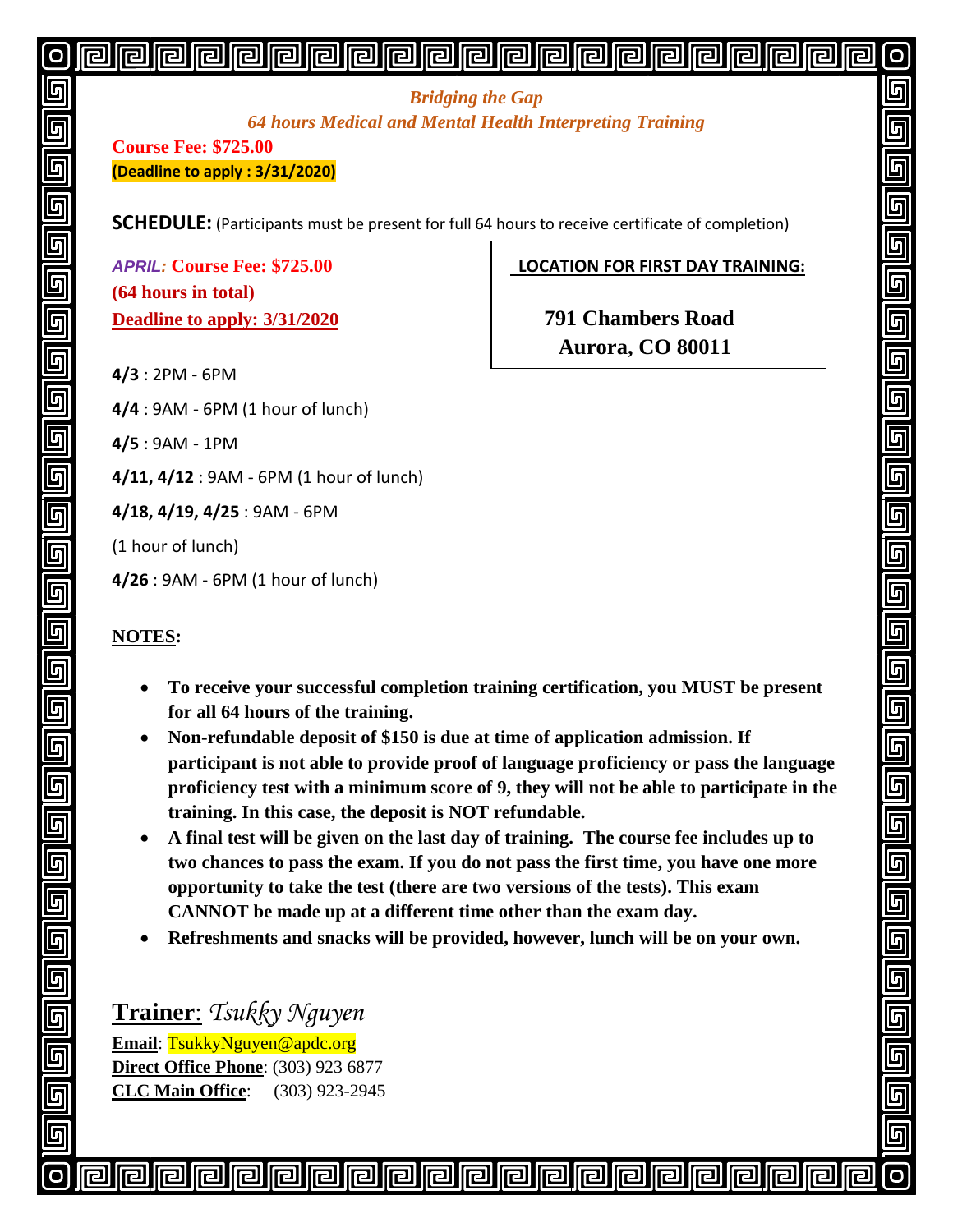#### 囘 <u>|| ra</u> <u>||2|</u>

# **Registration and Enrollment Procedure:**

1. Copies of the following should be submitted within this registration form:

- Copy of high school diploma, GED certificate, or university/college degree
- Proof of language proficiency (if available)

2. Payment of \$150 non-refundable deposit via paypal, check, money order, or cash. Any necessary language assessments will be scheduled and conducted upon receipt of the deposit. 5

 $\overline{\mathsf{q}}$ 

5

5

 $\overline{\mathbb{F}}$ 

 $\overline{\mathbb{F}}$ 

 $\overline{\mathbb{F}}$ 

 $\overline{\mathbb{F}}$ 

 $\overline{\mathsf{G}}$ 

 $\overline{\mathbb{F}}$ 

 $\overline{\mathbb{F}}$ 

 $\overline{\mathbf{p}}$ 

 $\overline{\mathbb{G}}$ 

5

 $\overline{\mathbb{F}}$ 

- **Checks : Make payable to** *Colorado Language Connection*
- **Payment is also acceptable through Paypal on our website:**  <https://www.coloradolanguageconnection.org/bridging-the-gap>

3. Make sure to fill in and sign all required fields, then email completed application to [tsukkynguyen@apdc.org](mailto:tsukkynguyen@apdc.org) . You can also send it through the physical address below:

**Colorado Language Connection Attn: BTG Trainer/ Tsukky Nguyen 1537 Alton Street Aurora, CO 80010**

4. Once we have received proof of language proficiency or proficiency assessment results, you will receive an email message to complete the enrollment process. You will also be notified via email if you did not pass the language proficiency assessment. Minimum score of 9 is required to participate in BTG training.

5. Confirm your attendance and pay the balance of \$575. **The last day to turn in the remainder of the course fee is the first day of – 4/3/2020**

**By signing here, you agree that you have read and understood all admission requirements to its entirety and you have understood that it is your responsibility to finish all registration and enrollment including but not limited to: being present for all 64 hours of the training, providing proof of language proficiency, paying a non-refundable deposit at time of this application submission and the remainder prior to the first day of training.**

**\_\_\_\_\_\_\_\_\_\_\_\_\_\_\_\_\_\_\_\_\_\_\_\_\_\_\_\_\_\_\_\_ \_\_\_\_\_\_\_\_\_\_\_\_\_\_\_\_\_\_\_\_\_\_\_\_**

同

r

冋

lr I

**Participant's Printed Name**

**\_\_\_\_\_\_\_\_\_\_\_\_\_\_\_\_\_\_\_\_\_\_\_\_\_\_\_\_\_\_\_\_**

**Participant's** Signature Date

<u>الكاركار</u>